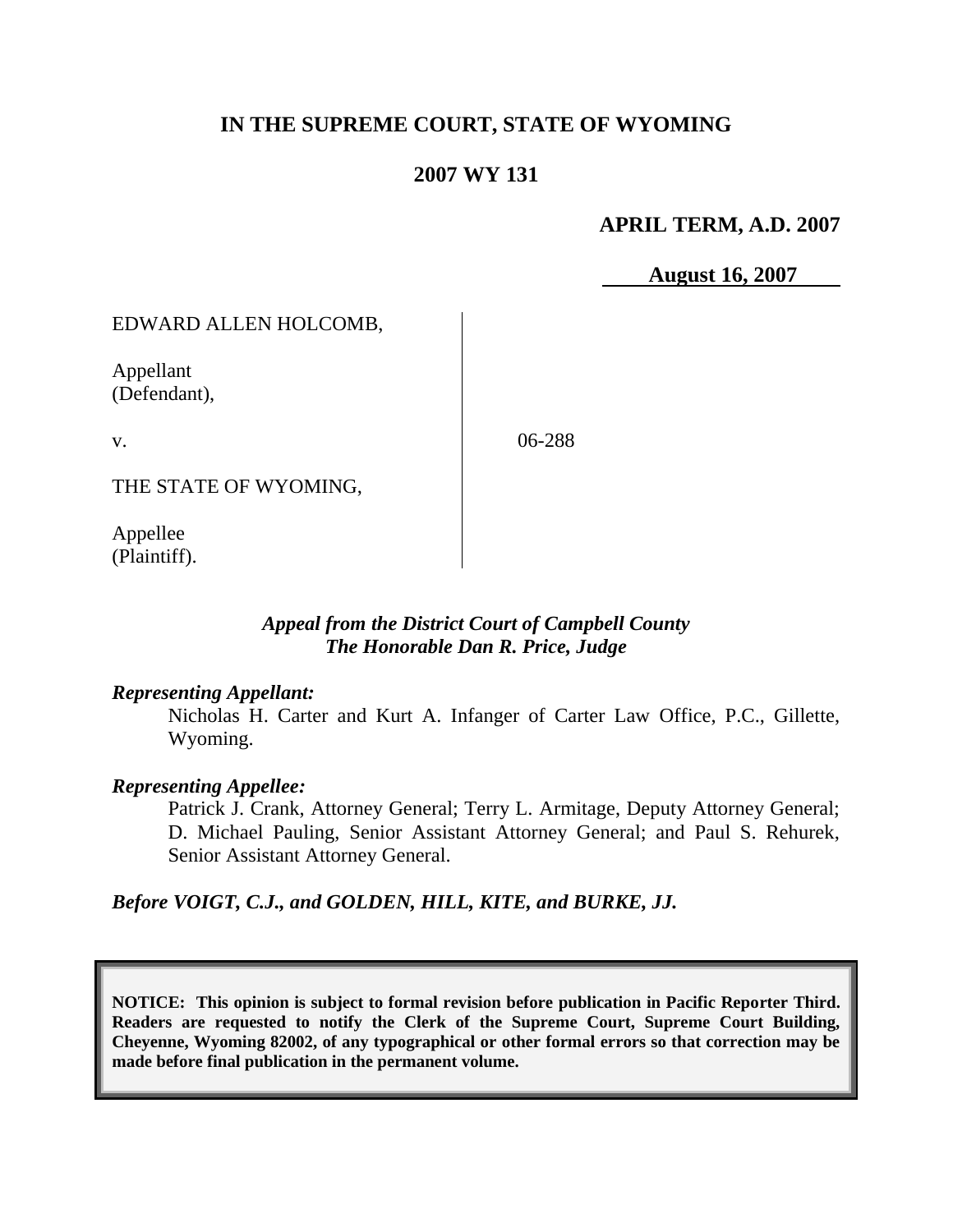### **VOIGT, Chief Justice.**

[¶1] This is an appeal from the sentence imposed upon the appellant after he pled guilty to felony stalking pursuant to a plea agreement. The issue presented is whether the district court abused its discretion or erred as a matter of law when, prior to sentencing, it denied the appellant's motion to withdraw his plea. We reverse.

### **FACTS**

[¶2] At a change-of-plea hearing in district court, the appellant pled guilty to felony stalking. He did so pursuant to a plea agreement, the primary term of which was that "we have agreed to propose to the sentencing judge that he be considered for deferral under  $7-13-301$ ." The district court accepted the guilty plea, but did not enter a conviction, pending completion of a presentence investigation report. With specific regard to deferred prosecution, the following colloquy occurred:

> THE COURT: One of the things that applies in this situation is that the State is going to make a recommendation under Wyoming Statute 7-13-301, which is a deferred sentence [sic]. The final decision on that would be made at sentencing. This case is Judge Perry's case; I'm doing the change of plea today, so that - -

> > THE DEFENDANT: I'm sorry.

THE COURT: - - so that the trial that was going to start in this case on Monday can be cancelled, and we don't have to worry about the jury coming in and wasting their time. At least that's what I was told, so I'm just going to take a 7-13-301; any other decision on the recommendations that

<sup>&</sup>lt;sup>1</sup> Wyo. Stat. Ann. § 7-13-301 (LexisNexis 2007) provides in pertinent part as follows:

<sup>(</sup>a) If a person who has not previously been convicted of any felony is charged with or is found guilty of or pleads guilty or no contest to any misdemeanor except any second or subsequent violation of W.S. 31-5-233 or any similar provision of law, or any second or subsequent violation of W.S. 6-2-501(a) or (b) by a household member as defined by W.S. 35-21-102 against any other household member or any similar provision of law, or any felony except murder, sexual assault in the first or second degree, aggravated assault and battery or arson in the first or second degree, the court may, with the consent of the defendant and the state and without entering a judgment of guilt or conviction, defer further proceedings and place the person on probation for a term not to exceed five  $(5)$  years upon terms and conditions set by the court....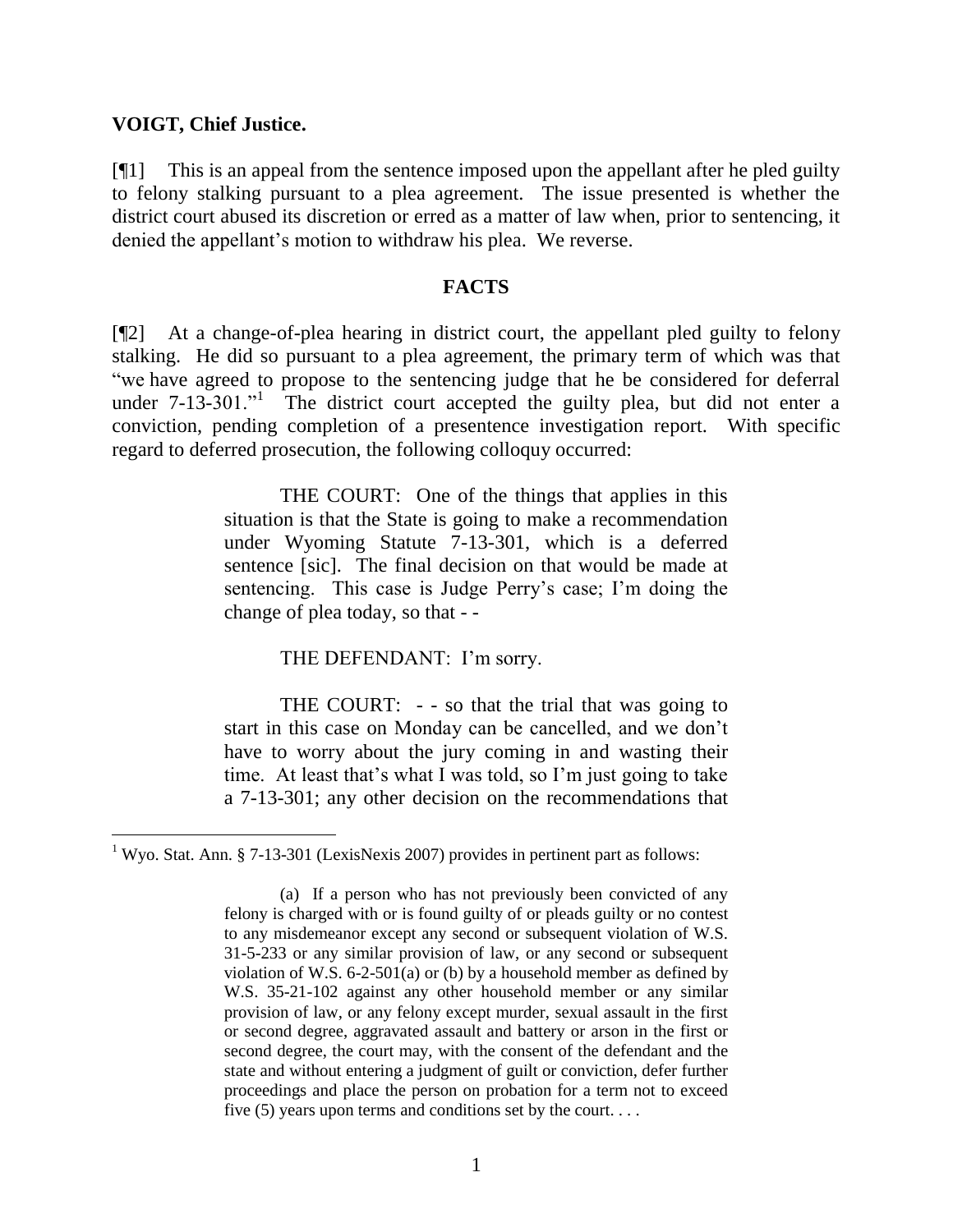might be made will be up to Judge Perry. He won't be bound by any of those recommendations. If he doesn't follow any of the recommendation, he - - or you, I mean, will not be able to withdraw the guilty plea and have a trial; you'll have to live with the decision that he makes in this case. Do you understand that?

THE DEFENDANT: Yes.

THE COURT: Have you entered into this plea agreement voluntarily?

#### THE DEFENDANT: Yes, sir.

[¶3] Later in the hearing, after a factual basis for the crime was established, the district court went to great lengths to detail for the appellant what would happen if he received deferred prosecution and what would happen if he did not receive deferred prosecution:

THE COURT:

Now those are both possible, ten years in jail to which a fine of up to \$10,000 could be added if you don't receive the deferral under Section 7-13-301.

And I want to explain to you as best I can under the proceedings today what the differences are. I'm sure you and [Defense Counsel] have gone over those, but I want the record to be clear that you've heard those today.

There is a difference between getting the deferral and not getting the deferral. Now in some of the things there's no difference, in some of the things there is a big, big difference. I'll start out with one of the big differences.

If you get a deferral, there would be no jail sentence or a fine. And if you comply with the probation, there would never be a jail sentence or a fine, okay? But if you don't get the deferral, both of those are possible.

Under either situation there would be an assessment of \$10 court costs; under either situation there would be an assessment for the Victims of Crime Compensation Fund in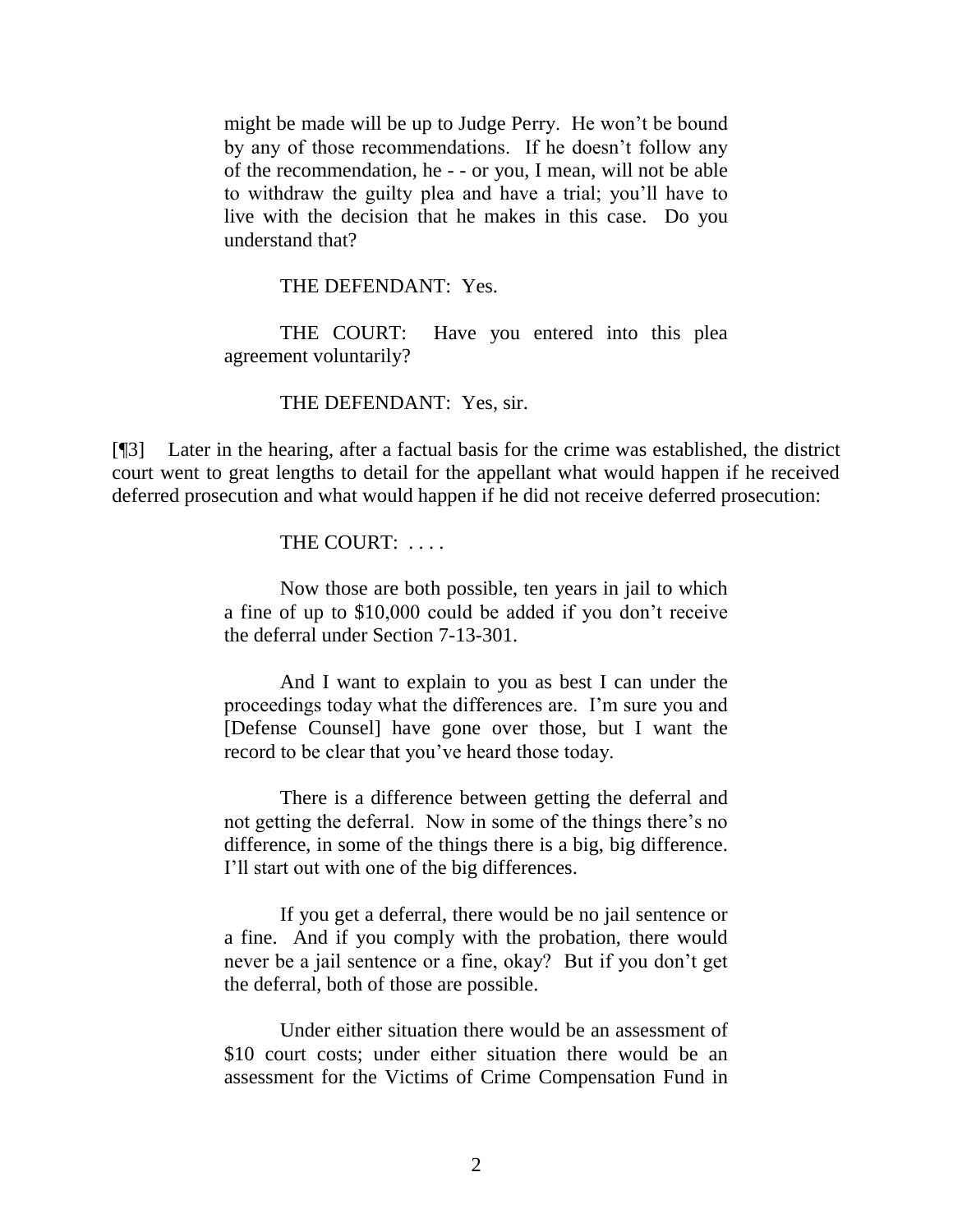the minimum amount of \$100. Under either situation you could be required to make restitution.

There are additional consequences under either situation. First of all, under either situation your guilty plea would be part of your criminal record, and a criminal record is permanent. And that would be the case even if you get the deferred, because it would be part of the criminal record showing that you pled guilty and that you got the deferred, and it would always be there even if you were successful in getting the deferred. And the reason is, you're only allowed to have one in your lifetime, so they keep a record of it so to make sure that a person doesn't accident[al]ly get two. And because of that, it could be someone might feel that you are not a good risk for employment, deferred or not deferred. And under either situation it could have a negative affect upon your reputation in the community.

Now if you get or don't get the deferred, the civil rights you lose are the right to vote, right to serve on a jury, right to hold public office. Those rights would be lost until you received a pardon or restoration of rights, and there's no guarantee that you would get that. And even if you are successful in probation, those rights would never be restored, they are lost under either. You lose the right to possess or use weapons. If you were on probation or parole even from a different court or a different jurisdiction, your probation or parole could be revoked. If you are on probation for a felony, you won't be eligible for a deferred; you have to have no prior felonies to be eligible.

If you plead guilty, you give up your right to complain about any errors or omissions in the charging documents, except that they failed to charge a crime.

The last thing I want to mention if there is a conviction and no deferred, you will have to submit a blood or tissue sample for DNA testing and record-keeping. Those are the main consequences, although there would be others if you enter a plea of guilty. And it would, depending upon the consequences, there would not be a difference of whether you get the deferred or not get the deferred.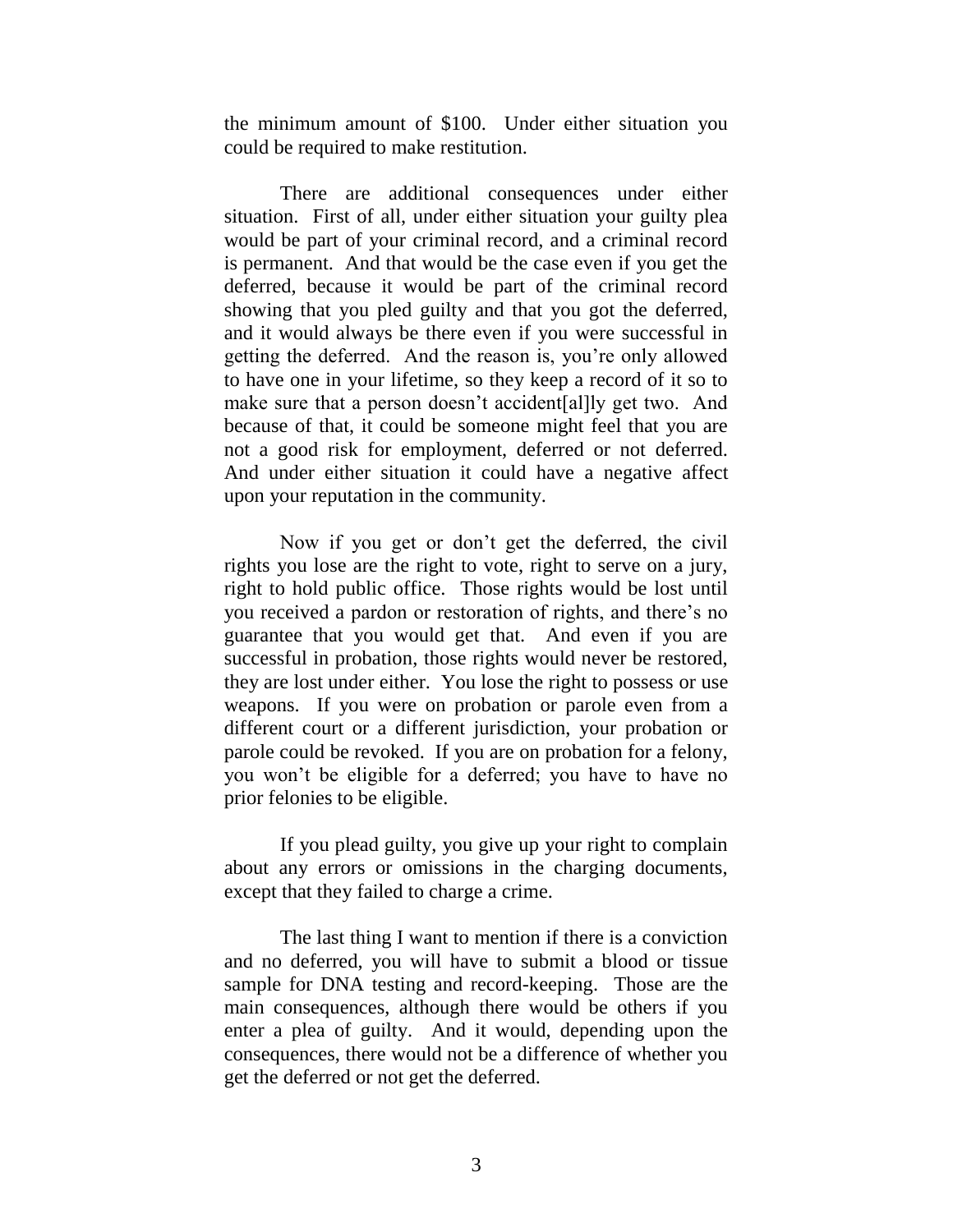Do you feel that you understand these consequences?

THE DEFENDANT: Yes.

THE COURT: Do you understand the charges –

THE DEFENDANT: Yes.

THE COURT: Do you have an understanding of the differences between getting a deferred and not getting the deferral?

THE DEFENDANT: Yes.

[¶4] In addition, during another lengthy explanation of the effect of entering a guilty plea, the judge further detailed that the plea agreement entailed a recommendation for the sentencing judge to consider deferred prosecution:

> THE COURT: A guilty plea gives up the right to a trial. There would be no confrontation of witnesses, no evidence presented; the only issue would be what sentence should be imposed. Although in your case it recommends a deferral, the Court would consider that, but first, as I told you before, once the Court makes a decision on any of that, you won't be able to change your mind. . . .

Finally, in summing up after accepting the plea and the factual basis, the court stated that it would "not enter the conviction in order to give possible consideration, or to give consideration to the expected recommendation for the deferred under Section 7-13-301."

[¶5] Unfortunately for the appellant's prospects under his plea agreement, the presentence investigation report indicated that in 1999, he had received a "deferred judgment" in a Colorado case involving disturbing the peace and interference with police authority, both misdemeanors. Thus, as the parties appear later to have agreed, he was ineligible from the outset for deferred prosecution under Wyoming's statute.

[¶6] Prior to sentencing, the appellant filed a motion under W.R.Cr.P. 32(d) for permission to withdraw his plea. In his motion, the appellant explained that an attorney had handled the Colorado charges for him and that he was not aware that he had received the equivalent of a Wyoming deferred prosecution. W.R.Cr.P. 32 (d) provides as follows: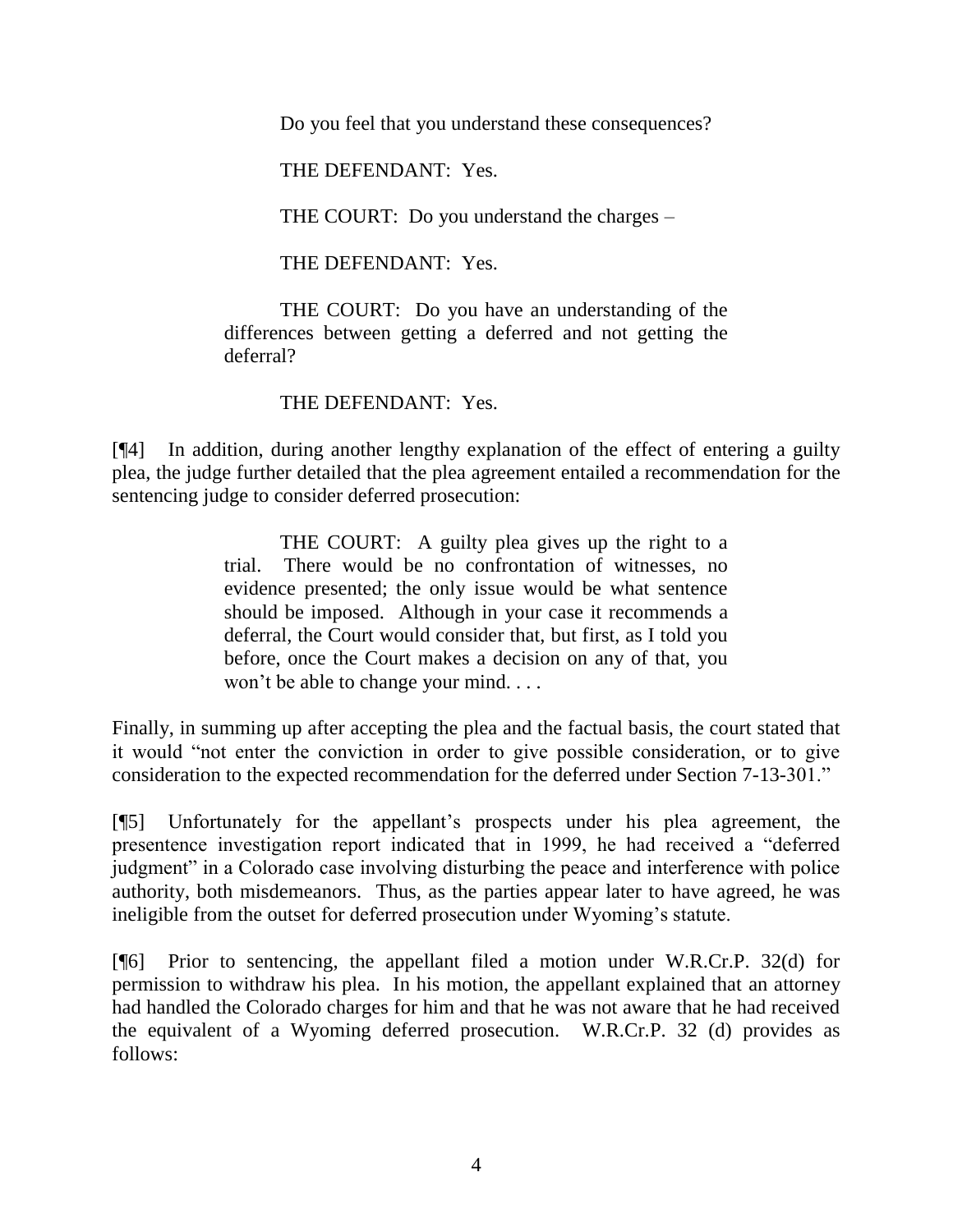(d) *Plea withdrawal*. – If a motion for withdrawal of a plea of guilty or nolo contendere is made before sentence is imposed, the court may permit withdrawal of the plea upon a showing by the defendant of any fair and just reason. At any later time, a plea may be set aside only to correct manifest injustice.

[¶7] The State contested the appellant's motion by arguing that: (1) the State was unaware of the Colorado disposition when it entered into the plea agreement; (2) the appellant was in the best position to have knowledge of the Colorado disposition; and (3) the court had explained to the appellant that he would not be allowed to withdraw his plea if the court did not accept the plea agreement. The district court denied the motion without a hearing, concluding in its decision letter that the appellant had not shown a "fair and just reason" to permit withdrawal of his plea. The court then sentenced the appellant to a term of 18 to 48 months in the custody of the Department of Corrections, but suspended that sentence in favor of probation.

### **STANDARD OF REVIEW**

[¶8] A general statement of our role in reviewing the denial of an appellant's motion to withdraw a guilty plea is found in *Burdine v. State*, 974 P.2d 927, 929-30 (Wyo. 1999):

> A defendant has no absolute right to withdraw his plea of guilty prior to sentencing. *Grady v. State*, 914 P.2d 1230, 1232 (Wyo. 1996); *Kaldwell v. State*, 908 P.2d 987, 990 (Wyo. 1995). The discretion afforded to the trial court will not be deemed abused in those cases where "the requirements" of W.R.Cr.P. 11 have been met and the record is clear that the defendant intelligently, knowingly, and voluntarily entered into his plea of guilty." *Kaldwell*, *supra*., quoting *Triplett v. State*, 802 P.2d 162, 165 (Wyo. 1990).

(Footnote omitted.) Stating the test somewhat differently, we said the following in *Herrera v. State*, 2003 WY 25, ¶ 10, 64 P.3d 724, 727 (Wyo. 2003):

> Decisions concerning whether a trial court properly denied a motion for withdrawal of a guilty plea, either presentence or post-sentence, are determined under an abuse of discretion standard of review. In deciding whether or not a trial court abused its discretion, this court must "determine" whether the trial court could reasonably conclude as it did and whether any facet of its ruling was arbitrary or capricious." *Burton v. State*, 2002 WY 71, ¶ 44, 46 P.3d 309, ¶ 44 (Wyo.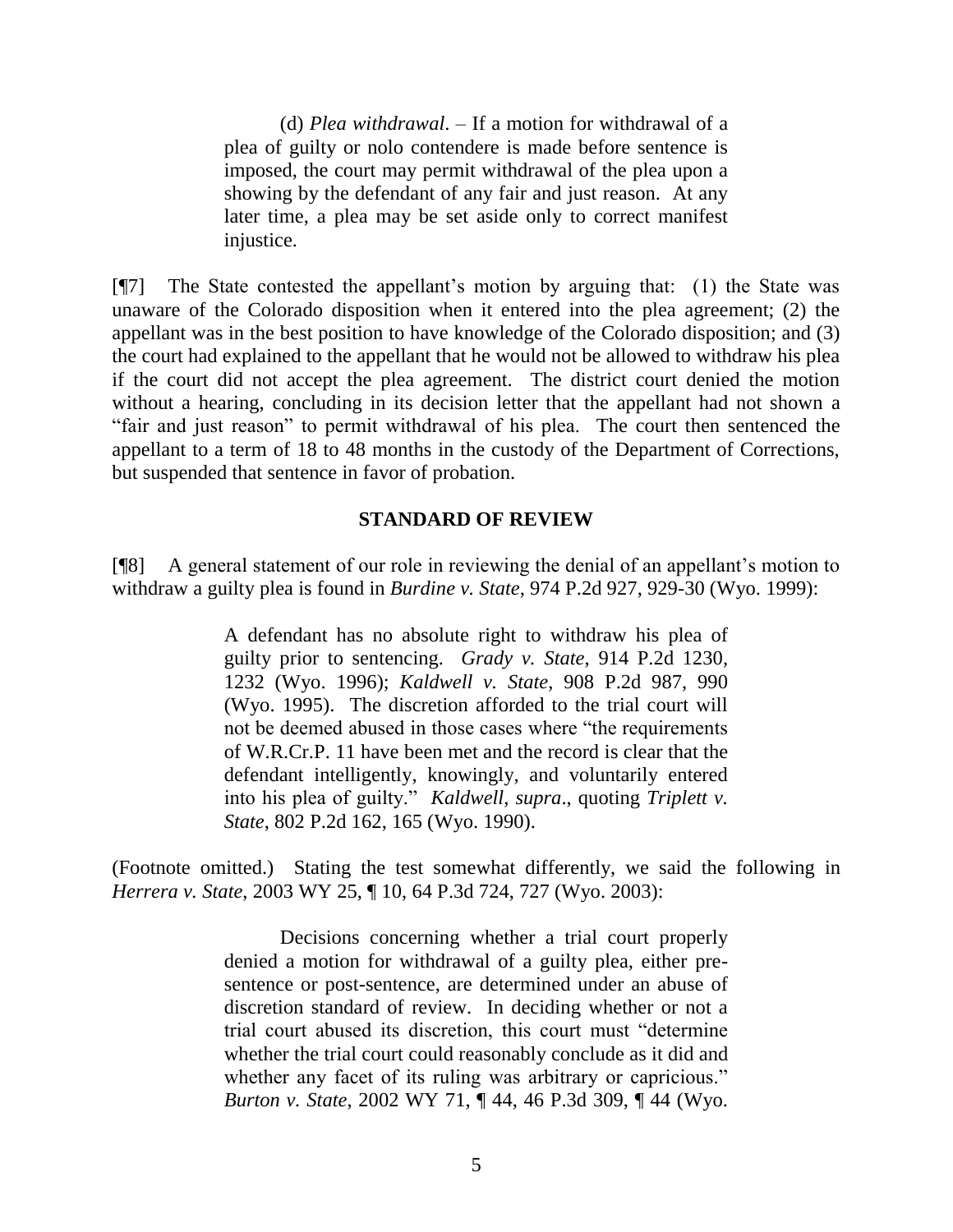2002) (citing *Cook v. State*, 7 P.3d 53, 58-59 (Wyo. 2000) and *Vaughn v. State*, 962 P.2d 149, 152 (Wyo. 1998)).

We look to the following seven factors, identified in *Frame v. State*, 2001 WY 72, ¶ 7, 29 P.3d 86, 89 (Wyo. 2001), as pertinent in determining whether the district court properly exercised its discretion:

- 1. Whether the defendant has asserted his innocence?
- 2. Whether the government would suffer prejudice?
- 3. Whether the defendant has delayed in filing his motion?

4. Whether withdrawal would substantially inconvenience the court?

- 5. Whether close assistance of counsel was present?
- 6. Whether the original plea was knowing and voluntary?
- 7. Whether the withdrawal would waste judicial resources?

[¶9] There is more to the question, however, when a guilty plea has been entered pursuant to a plea agreement. A plea agreement is a contract between the State and the appellant, and it is subject to the general principles of contract law. *Frederick v. State*, 2007 WY 27, ¶ 13, 151 P.3d 1136, 1141 (Wyo. 2007); *Browning v. State*, 2001 WY 93, ¶ 32, 32 P.3d 1061, 1071 (Wyo. 2001). In determining whether to allow withdrawal of a guilty plea, the district court should look to the terms of the agreement in light of the appellant's reasonable expectations at the time the agreement was made. *Frederick*, ¶ 13, 151 P.3d at 1141; *Herrera*, ¶ 12, 64 P.3d at 727. Where performance of the agreement is impossible, the State should not be allowed to retain the benefits of its bargain while avoiding the burdens. *Fernandez v. State*, 2006 WY 8, ¶ 6, 126 P.3d 111, 113 (Wyo. 2006); *Spencer v. State*, 2005 WY 105, ¶ 13, 118 P.3d 978, 983 (Wyo. 2005); *Ford v. State*, 2003 WY 65, 17, 69 P.3d 407, 412 (Wyo. 2003). Where performance is not possible, withdrawal of the plea is the correct remedy. *Fernandez*, ¶ 6, 126 P.3d at 113; *Spencer*, ¶ 13, 118 P.3d at 983. In particular, where the terms of the agreement do not specify what should happen when an expectation of the agreement cannot be fulfilled, ―we are reluctant to place the risk and consequence of such an eventuality on the [appellant] alone." *Ford*,  $\P$  17, 69 P.3d at 412.

[¶10] In reviewing the district court's exercise of its discretion in ruling upon a motion to withdraw a guilty plea where that plea is entered pursuant to a plea agreement, we must review these contract considerations, and not just the seven *Frame* factors set forth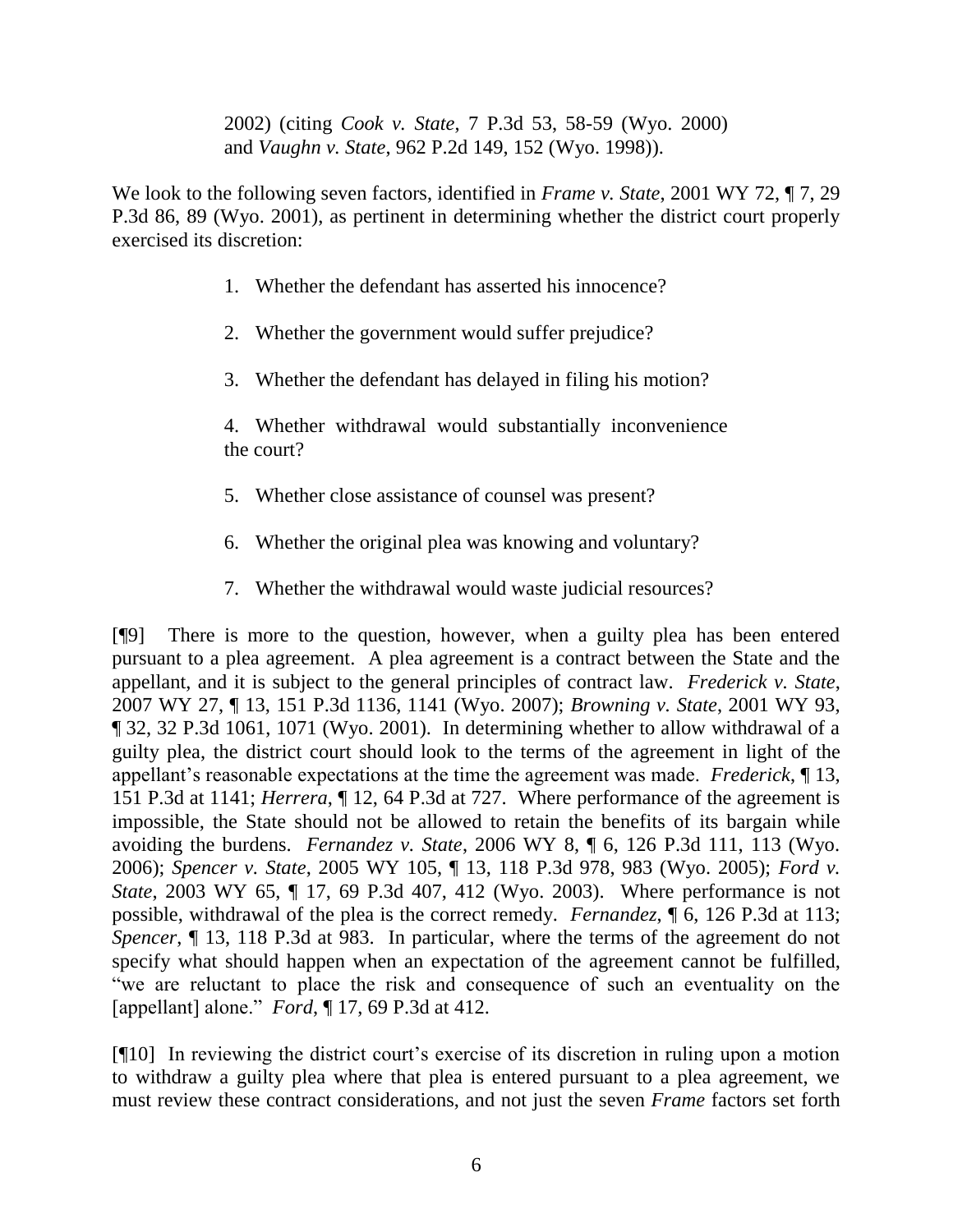above. *See supra* ¶ 8. When a guilty plea has been entered pursuant to a plea agreement, we will review *de novo* the question of whether the agreement has been fulfilled. *Fernandez*, ¶ 6, 126 P.3d at 113; *Clingman v. State*, 2001 WY 46, ¶ 4, 23 P.3d 27, 28 (Wyo. 2001).

## **DISCUSSION**

[¶11] The simple facts of this case demand reversal, not upon the district court's consideration of the *Frame* factors, but upon the failure of the plea agreement underlying the plea. Clearly, there was no agreement that the appellant would *receive* deferred prosecution, but there was an agreement that, in exchange for the appellant's guilty plea, the district court would *consider* deferred prosecution. That did not happen—the district court never considered deferred prosecution because it was prevented from doing so by a mutual mistake of the parties: neither the State nor the appellant knew that the appellant was ineligible for deferred prosecution. The proper remedy upon collapse of the plea agreement was to allow the appellant to withdraw his plea.

[¶12] The State argues that the appellant should be stuck with his bargain because he was in a better position to know of the earlier Colorado proceedings. While that contention has some surface appeal, the truth is that criminal defendants often are not aware of the technicalities of the criminal justice system, and the truth also is that modern criminal information sharing systems give the State immediate access to criminal record information from other jurisdictions. In the instant case, in fact, the existence of the Colorado deferral was discovered during preparation of the presentence investigation report.

[¶13] Logic and justice combined in this case to create a "fair and just reason" to have allowed the appellant to withdraw his plea before sentencing. Logic suggests that the appellant would not have entered a guilty plea to a felony, bargaining for something he knew he could not get, and that the prosecutor certainly would not, to obtain a guilty plea from the appellant, offer a benefit that he or she knew to be illusory. Perhaps an earlier investigation of the specifics of the appellant's Colorado conviction would have avoided the futile plea agreement, but such did not happen. Instead, when the district court could not and did not consider deferred prosecution, the bargain was lost.

[¶14] When a motion to withdraw a guilty plea is determined without a hearing, as happened here, the allegations made in the motion should be accepted as true, unless they are contradicted by the record, inherently unreliable, or merely conclusions. *Brock v. State*, 981 P.2d 465, 468-69 (Wyo. 1999). Here, the appellant stated in his motion that he did not realize that the Colorado disposition was equivalent to a Wyoming deferral. Therefore, without a hearing, that alleged fact could not be determined otherwise in denying the plea-withdrawal motion.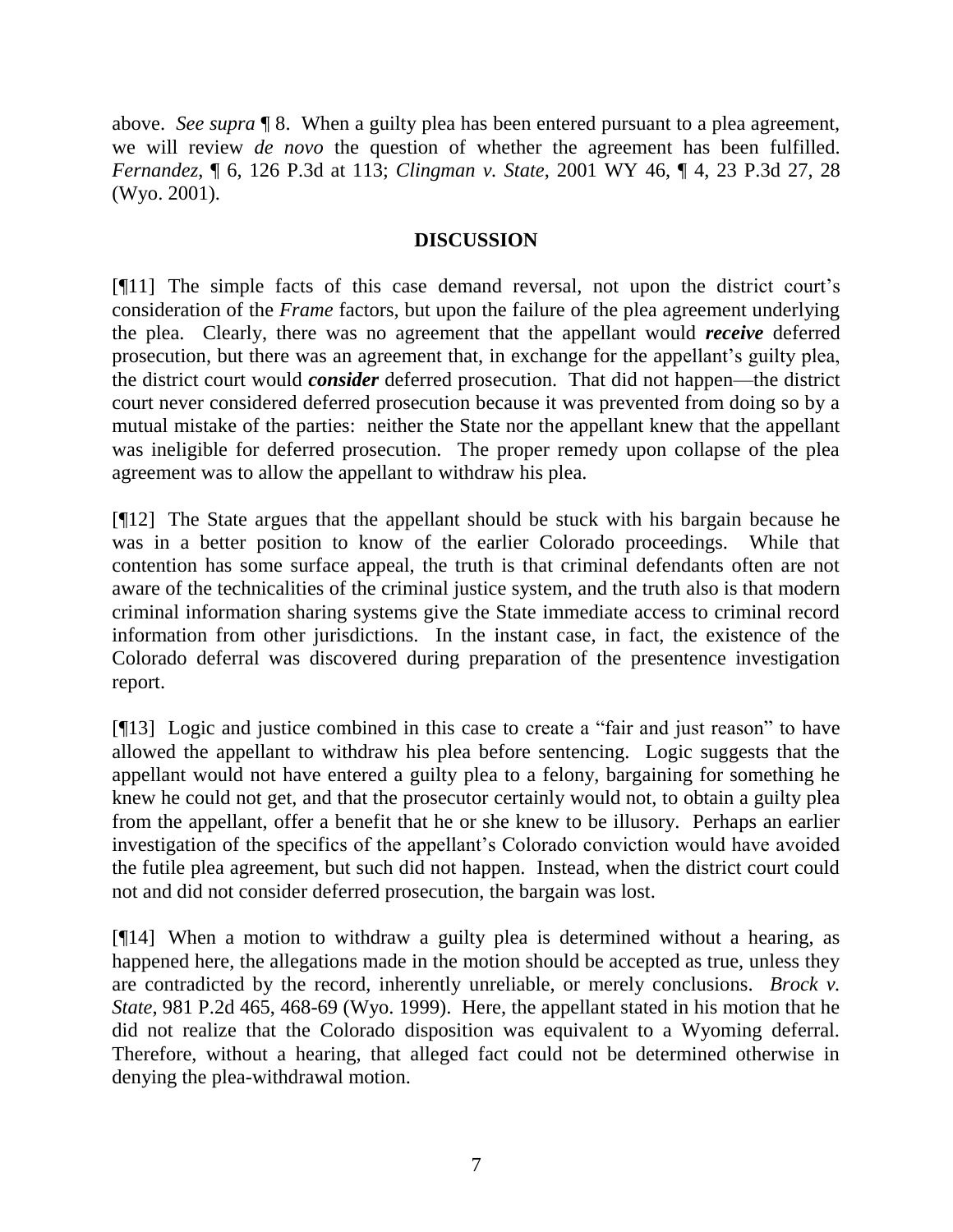[¶15] We conclude that the district court erred in disregarding the collapse of the parties' plea agreement in denying the appellant's motion to withdraw his guilty plea. This is not a case where the recommendation that deferred prosecution be considered was an immaterial condition of the agreement. The lengthy quotations from the change-of-plea hearing set forth above make evident that the possibility of deferred prosecution was central to the change of plea. *See supra* ¶¶ 2-4. In fact, all the appellant received in exchange for pleading guilty to a felony was the expectation that the judge would consider a deferral. While these facts are not as egregious as when a prosecutor breaches a plea agreement, the total failure of the consideration underlying the agreement—the fact that the agreement was impossible to perform—still required that the appellant be allowed to withdraw his plea.

[¶16] The underlying principle of law is the voluntariness of the plea:

In *Mehring v. State*, 860 P.2d 1101, 1109 (Wyo. 1993), this court set forth the standard for evaluating the validity of a guilty plea that results from a plea agreement:

> A guilty plea is valid when it ""represents a voluntary and intelligent choice among the alternative courses of action open to the defendant."" Osborn [v. *State*], 806 P.2d [259], 271 [(Wyo. 1991)](quoting *Hill v. Lockhart*, 474 U.S. 52, 56, 106 S.Ct. 366, 369, 88 L.Ed.2d 203 (1985) and *North Carolina v. Alford*, 400 U.S. 25, 31, 91 S.Ct. 160, 164, 27 L.Ed.2d 162 (1970)). See W.R.Cr.P. 11(d) (Former Rule 15(d)). The acknowledged standard, adopted by the Supreme Court of the United States, to test whether a plea is voluntary states:

> > ―‗[A] plea of guilty entered by one fully aware of the direct consequences, *including the actual value of any commitments made to him by the court, prosecutor, or his own counsel*, must stand unless induced by threats (or promises to discontinue improper harassment), misrepresentation (*including unfulfilled or unfulfillable promises*), or perhaps by promises that are by their nature improper as having no proper relationship to the prosecutor's business  $(e.g.  bribes).$ ' $\ldots$ ''